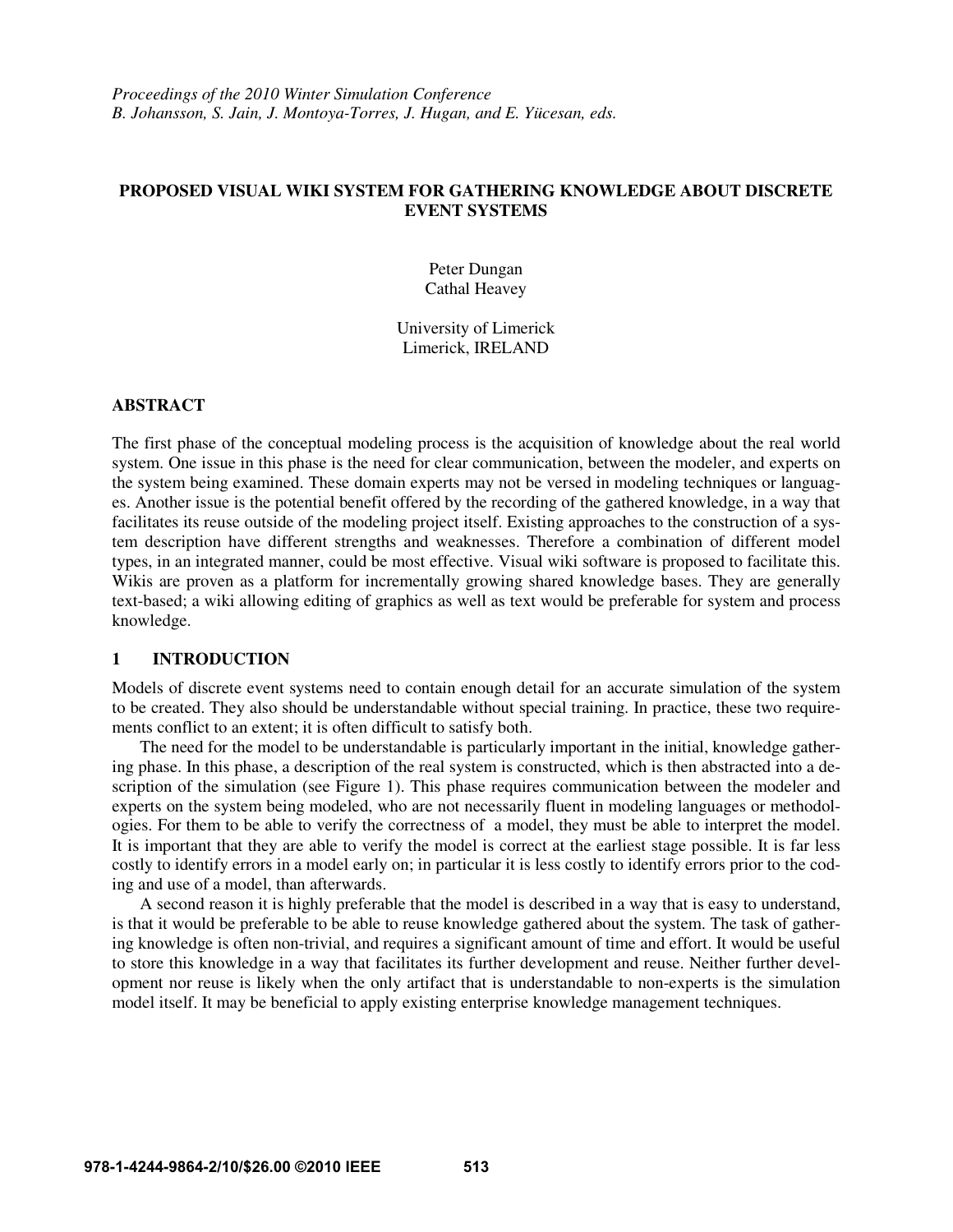

Figure 1: Artifacts of Conceptual Modeling; adapted from (Kotiadis and Robinson 2008).

An established tool in knowledge management is the wiki. Wikis are widely used in both enterprises and Websites. They allow knowledge to be distributed easily, and for it to be updated incrementally without a significant learning curve. A wiki is an excellent medium to store knowledge in, from the point of view of communication and of development of the knowledge. However the utility of a traditional wiki in describing discrete event systems is limited. Firstly, it does not facilitate the editing of diagrams and images, which are an important part of many methods of describing discrete event systems. Secondly, it does not provide a means of modeling the system at a logical level.

However, technology has advanced since the invention of the wiki, and it is now possible to address these issues. Much faster internet access speeds, and the development of rich internet application frameworks means that a wiki which allows a high level of graphic and diagram editing, as well as text, is now feasible. The emergence of Web 3 has led to the development of the semantic wiki, which has an underlying model of the knowledge contained in its pages (Boulos 2009).

The proposed wiki system needs to be able to represent system knowledge in a manner that can describe complex systems accurately, and it needs to be able to communicate this knowledge to non-expert users. The wiki addresses these issues by facilitating the combination of different diagram types. Relatively unrestricted illustrative content would be used to aid communication

Combining this with formal logical definitions of the content, might enable the integration of different modeling standards within the same system. A system which provides the ability to define the logical and graphical components of a model at a primitive level would be of considerable utility. It would enable the definition of different forms of graphical models in the same integrated environment.

The next section is a brief review of the literature on the pre-coding phase of simulation projects, and on wikis. Following that is a description of the proposed system, and a prototype is presented. Finally, the conclusions are presented.

### **2 CONCEPTUAL MODELING FOR DISCRETE EVENT SIMULATION**

Conceptual modeling is an important phase of a discrete event simulation project. It is recommended that 40% of project time is allocated to this phase (Shannon 1981; Ryan and Heavey 2006). The impact of conceptual modeling activities on other phases (implementation and validation) of the project is significant. It provides a blueprint of what to model in the implementation phase. Errors in the conceptual model result in errors in the model implementation, and ultimately in inaccurate results.

As mentioned, this is a problematic area. Existing approaches generally fail to satisfy both the requirements of conveying sufficient detail, and being understandable to non-experts. There is a lack of research and support in this area (Benjamin, Delen et al. 2000; Ryan and Heavey 2006). In practice, a simulation designer often skips directly into the code itself, leaving no system or design documentation at all (Benjamin, Delen et al. 2000; Arbez and G. Birta 2007).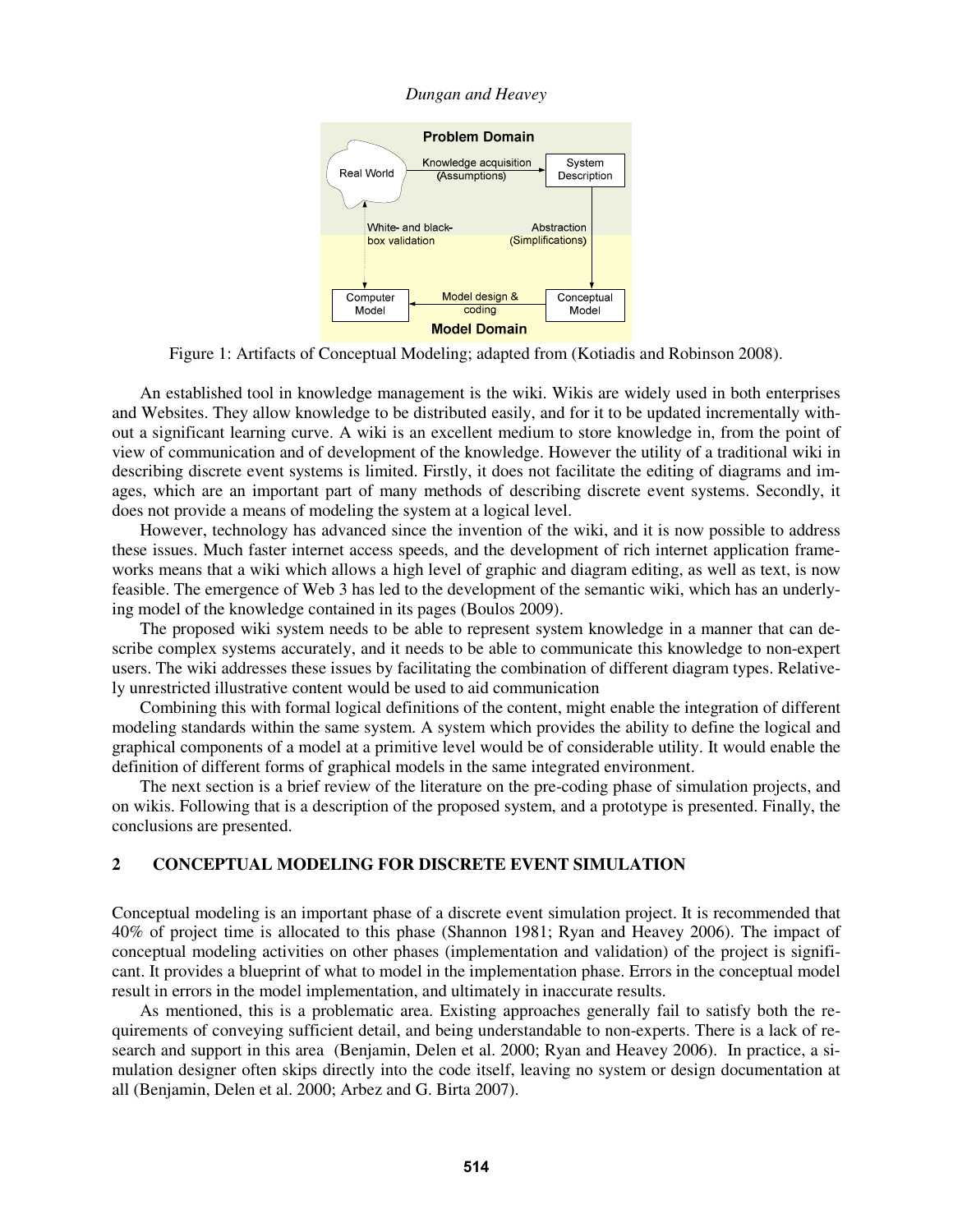Another issue is the process of gathering necessary knowledge. It is common for a modeller to find that the information required to build a model is not available, even in instances where the organisation is awash with data (Pidd 2009). In larger simulation projects, the gathering of data and development of designs is nontrivial. It is likely that the knowledge required to build the model will need to be gleaned from numerous different sources. For example, process design involves many disciplines and is highly collaborative. In this area, it is estimated that engineers spend 60% of their time searching for data from disparate sources, collating and transcribing the data, and filing the results (Britt, Chen et al. 2004).

Although they are generally treated separately in the literature, there are many links between knowledge management and simulation development (Hlupic, Verbraeck and de Vreede 2002). Every stage of a simulation project could be mapped to a knowledge management activity, where a mutually beneficial relationship could be established (Hlupic, Verbraeck and de Vreede 2002).

#### **3 WIKIS**

A wiki is a Website where users can edit and create content (Hasan, Meloche et al. 2007; Hester and Scott 2008), and easily create links between topics (Hester and Scott 2008). Leuf and Cunningham (2001) define a wiki as "a hypertext system for storing and modifying information - a database where each page is easily editable by any user within a forms-capable Web browser client"(Blasche and Stein 2008).

#### **3.1 General Characteristics**

Typically, a history of changes made is kept (Huner and Otto 2009). Most wiki software has searching and indexing capabilities (Blasche and Stein 2008).

Wikis are simple to use. It is possible to edit content pages directly by clicking a link or button. The actual edit is generally done using simple markup, though some systems provide WYSIWYG ("What you see is what you get") editors (Fichter 2005). Most wiki implementations have rules or guidelines about style for content. In fact the philosophy of how content should be edited can be considered to be part of the definition of a wiki (Louridas 2006). In order to maintain the desired style in a wiki, members of the user community volunteer to revise content, add links, and remove vandalism (Fichter 2005).

There are some common features for navigation in wikis. One defining feature of the wiki is the easy creation of hyperlinks in the page content (Huner and Otto 2009). Generally words in a paragraph of text are marked as links which open new pages giving more detail on the marked terms. The standard menus and submenus, that provide navigation for many Websites, often aren't available in a wiki. Instead, a search feature should be ubiquitous, and 'Road Map' and 'Starting Point' pages are often defined. Additionally, some wikis allow pages to be tagged or categorized. It is also usually possible to see a list of backlinks (i.e.: a list of the pages that link to the current page) by clicking the page title (Fichter 2005).

## **3.2 Wikis in Enterprise**

Wikis are used a great deal in enterprise. Bughin (2008) describes a survey of over 2,800 executives on the adoption of collaborative Web 2.0 technologies. The survey was worldwide and across different industries. 13% of respondents stated that their company had invested in the use of wikis. They concluded that recognition for contribution was important for encouraging participation in tools such as wikis. They also concluded that the rate of adoption of such technologies is on par with, or faster, than other IT-based technologies.

Wikis can facilitate collaboration between large numbers of users in the creation of a library of knowledge. Knowledge can be created by individuals or by collaborative groups (Hasan, Meloche et al. 2007). Since the success of Wikipedia, wiki software has become a broadly discussed alternative for corporate metadata management (Huner and Otto 2009). Research has suggested that a level of ongoing interest from management in an enterprise wiki project is necessary for its success (Grudin 2006; Hasan, Meloche et al. 2007).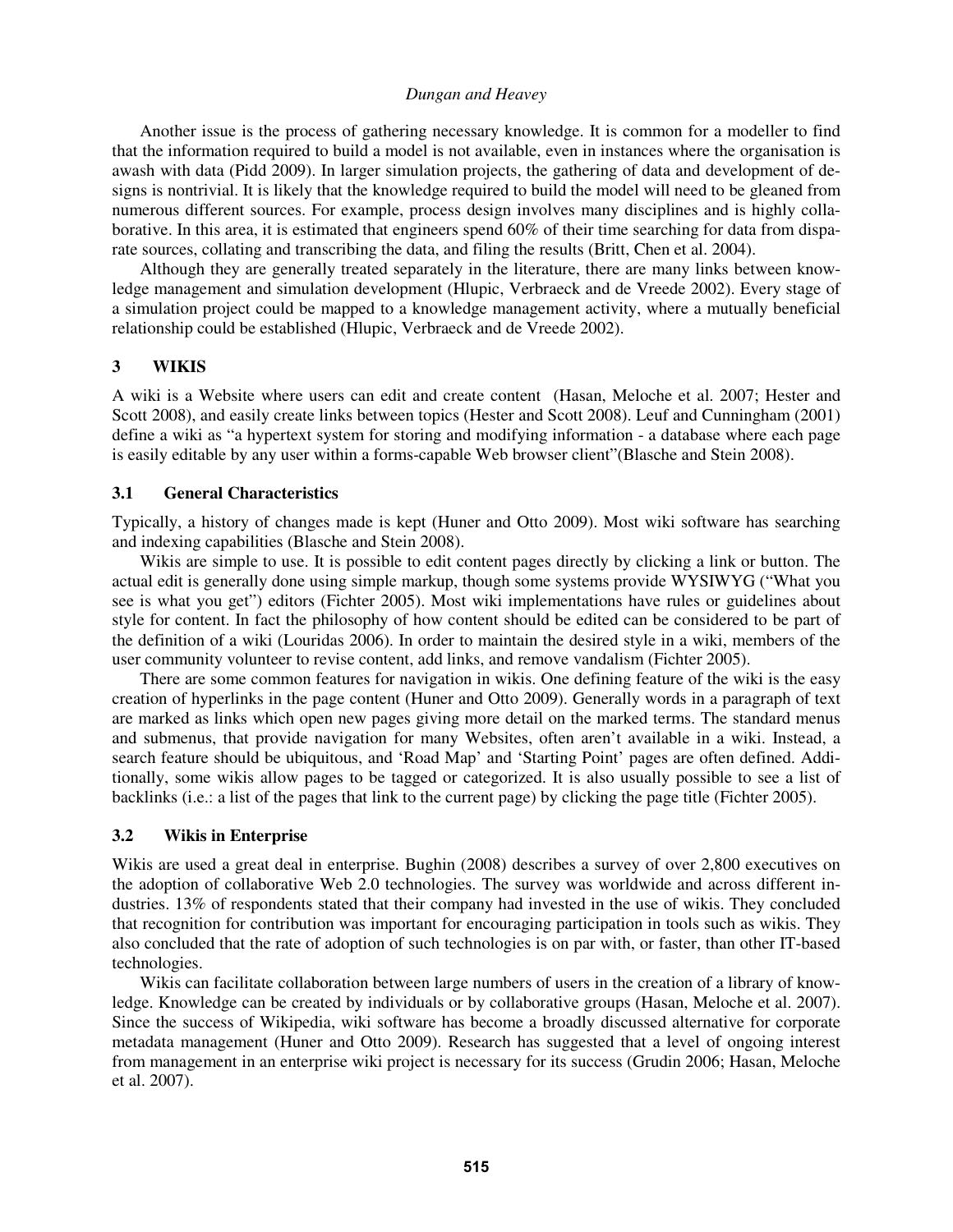Danis and Singer (2008) designed and deployed a wiki-based application supporting yearly planning work by members of a globally distributed, 900-member research organisation (the goal to enable greater transparency and provide a basis for broader collaboration). As a result of their study, they concluded that the wiki in the enterprise has special characteristics.

They found there is a need to restrict access in wikis in enterprise. Power relationships and competition between stakeholders created a need to read access in the ResearchWiki, unlike a typical public wiki.

They perceived that users were reluctant to modify each other's content, except for in special circumstances, such as members of the same project.

A survey of 168 corporate wiki users was conducted by Majchrzak, Wagner and Yates (2006). They identifed different types of users in a wiki, and categorised them as adders and synthesisers. Synthesisers provided contributions involving integration, reorganization and rewriting whole paragraphs could be clustered together. Adders added content and created topics and pages. They concluded that synthesisers are more interested in impact, while adders are more interested in accomplishing their immediate work responsibilities. They suggested seeking out impact-oriented individuals and utilitarian-oriented individuals to ensure that a wiki has both synthesisers and adders (Majchrzak, Wagner and Yates 2006).

They concluded that corporate wikis are sustainable. Three main types of benefits of wiki use were identified by the users: enhanced reputation, work made easier, and helping the organization to improve its processes. They concluded that not all corporate wikis generate these benefits however. The benefits were more likely to be perceived when tasks require novel solutions, and when other users are believed to provide credible information. They also found that building of reputation was more likely to benefit users with a high level of expertise, and that work benefits were more likely associated with task interdependence, availability of alternative communication channels, and membership in the core group (Majchrzak, Wagner and Yates 2006).

Research into failed corporate wiki implentations has identified issues that mitigate against the easy uptake of Wikis in corporations (Hasan, Meloche et al. 2007):

- The informal network approach that is currently favored in a Wiki, implies loss of central management control of corporate knowledge and changes to organizational structure and culture
- The Wiki is described as 'social software', implying that there are social factors that must undergo some changes before the Wiki will be accepted to improve the organization's knowledge management
- Legal issues concerning rights to intellectual property and possible libelous material see a Wiki as a risky endeavor.

#### **3.3 Visual Wikis**

Wiki technology is designed for manipulating text, not images (Viegas 2007). As a result, collaborating around pictures turns out to be more difficult than collaborating around text (Viegas 2007). They are typically attached files in wiki pages, and exist separately to the wiki site (Viegas 2007). Wikis were invented before it was feasible to handle graphics in them in a more sophisticated manner.

There are recent advances in internet technology which facilitate the development of new forms of online knowledge management tools. Tools for constructing rich internet applications have emerged which allow a far higher level of interactivity in Web applications. These advances make it possible to handle images as part of the wiki content itself, rather than attached separate files. Some wiki-style tools based on these technologies have been proposed in the literature. Also some wiki-style tools have been released in the industry which are based on these emergent technologies. Hirsch, Hosking et al. (2009) put forward various visual wiki prototypes. ThinkBase and VKBE are two prototypes which present a navigable visualization of the structure of semantic wikis. User feedback on these indicated that such a visual interface was very well received.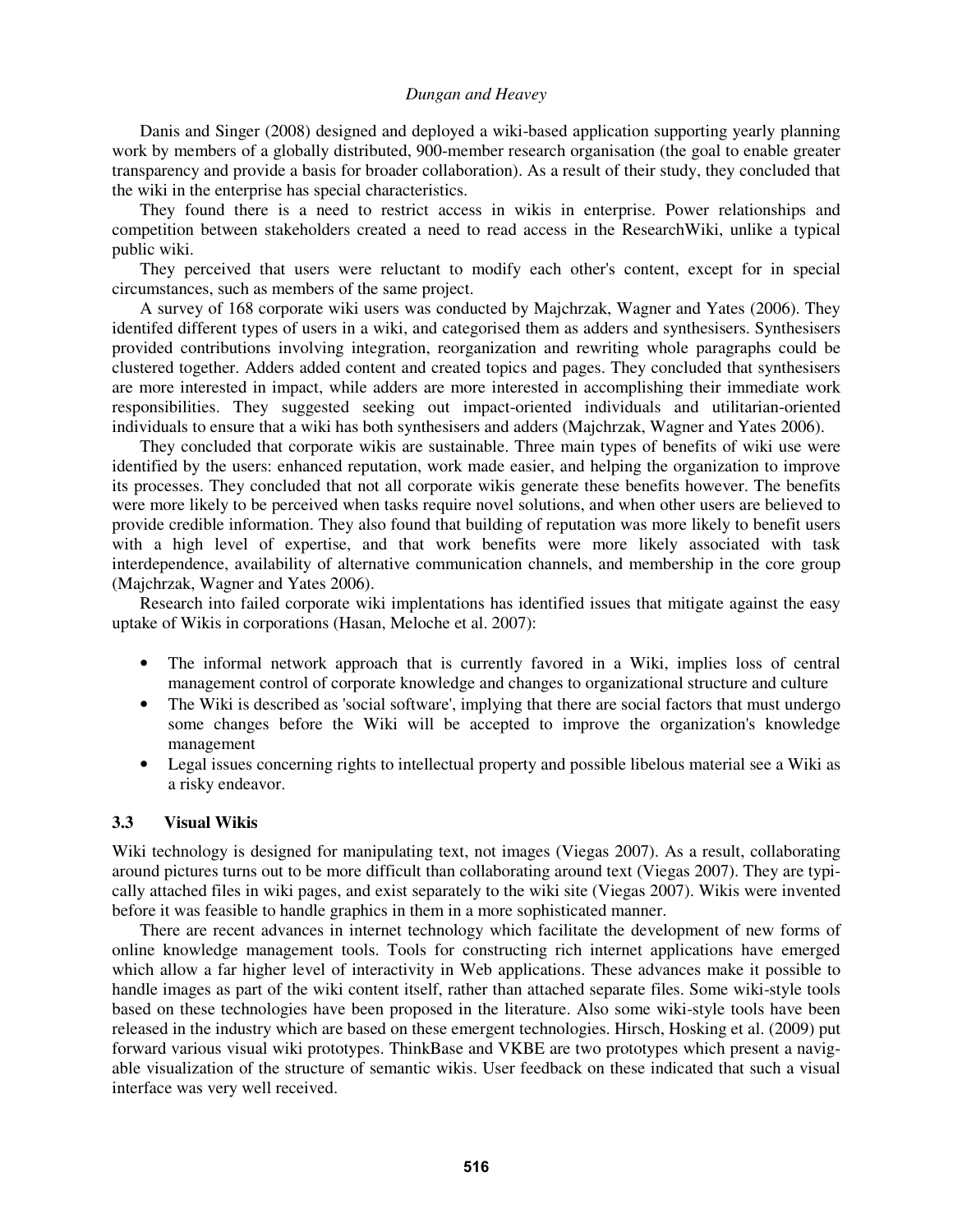Another prototype put forward by Hirsch, Hosking et al. (2009) is ProcessMapper. This allows processes to be defined in BPMN, which is mapped to a text wiki. Editing the visual display results in changes to the wiki page (although the reverse is not true). This is intended to be used as a process documentation repository.

# **4 VISUAL WIKI FOR GATHERING KNOWLEDGE ABOUT DISCRETE EVENT SYSTEMS**

Systems knowledge is apt to be described in a visual manner. Bringing interactive graphical functionality into a wiki makes it more suitable for describing systems.

A wiki offers benefits as a means of storing knowledge. Wikis foster collaboration, thanks to their ease of use and of access, and full traceability and versioning of content. They engage users, because content is structured and accessed in a way that mirrors human thought processes (Ullman and Kay 2007). This feature makes them easy to navigate, and useful as tools for teaching and learning.

These particular benefits suggest a visual wiki would be of significant use when knowledge is being gathered about a discrete event system in a simulation project: Significant effort and resources are often spent in communicating with domain personnel about the system being modeled results (Britt, Chen et al. 2004). Furthermore, the knowledge gathered tends not to be stored in a manner fit for reuse (Arbez and G. Birta 2007; Pidd 2009). A visual wiki could address both these issues. Another aspect of the visual wiki described here is that users are not restricted to predefined modeling elements, but can define their own, or use a free-form approach. Generally people will naturally use free-form diagrams to describe systems, so this would be likely to encourage contribution, particularly from novice users. This could be beneficial in the context of gathering knowledge for discrete event systems, where domain experts would not necessarily be versed in modeling standards or techniques. This feature of the software presents possible issues however, since there would be no standardization in the model, and validation and verification of content could be made more complex.

#### **4.1 Features of the Proposed Visual Wiki**

The proposed software is a visual wiki. Hirsch's definition of this is a visualization which maps to a textbased semantic wiki page. This does not fit the visual wiki presented here. The visual wiki described here is an application of the wiki concept to graphical content. i.e.: Graphical content can be manipulated in the same easy way that textual content can be manipulated in a traditional wiki. The software allows users to define model elements, compile these into custom templates (i.e.: collections of related diagram or model constructs) and to construct models from these. The Visual Wiki shares a number of characteristics with a traditional wiki. Full versioning and traceability of all content is maintained, and it runs in a standard internet browser, without any need for local installation. Users can navigate through the content in a similar manner to traditional wikis, via decomposition of model elements, and links to related content. The content can be searched. Access and edit rights to models and model components can be defined, and applied to individual users or to user groups (roles). In this way, all content can be shared or kept private. Allowing diagram elements to be defined in the wiki allows different standards to be combined and annotated. This could be useful in communicating knowledge in the system across a varied audience. Also narratives or annotations could be added to aid interpretation of less intuitive standards. Model elements are drawn directly inside the wiki. They are rendered as anti aliased vector graphics. Data properties may be defined, of different types (numeric or text). These properties can be queried, and rules and relations can be defined to trigger visual changes in objects based on these property values, such as position, size, line and fill colour, opacity. This has a wide range of possible uses, from highlighting areas in the system of interest to generating graphs. It would be possible to integrate the software with external data sources, via its API.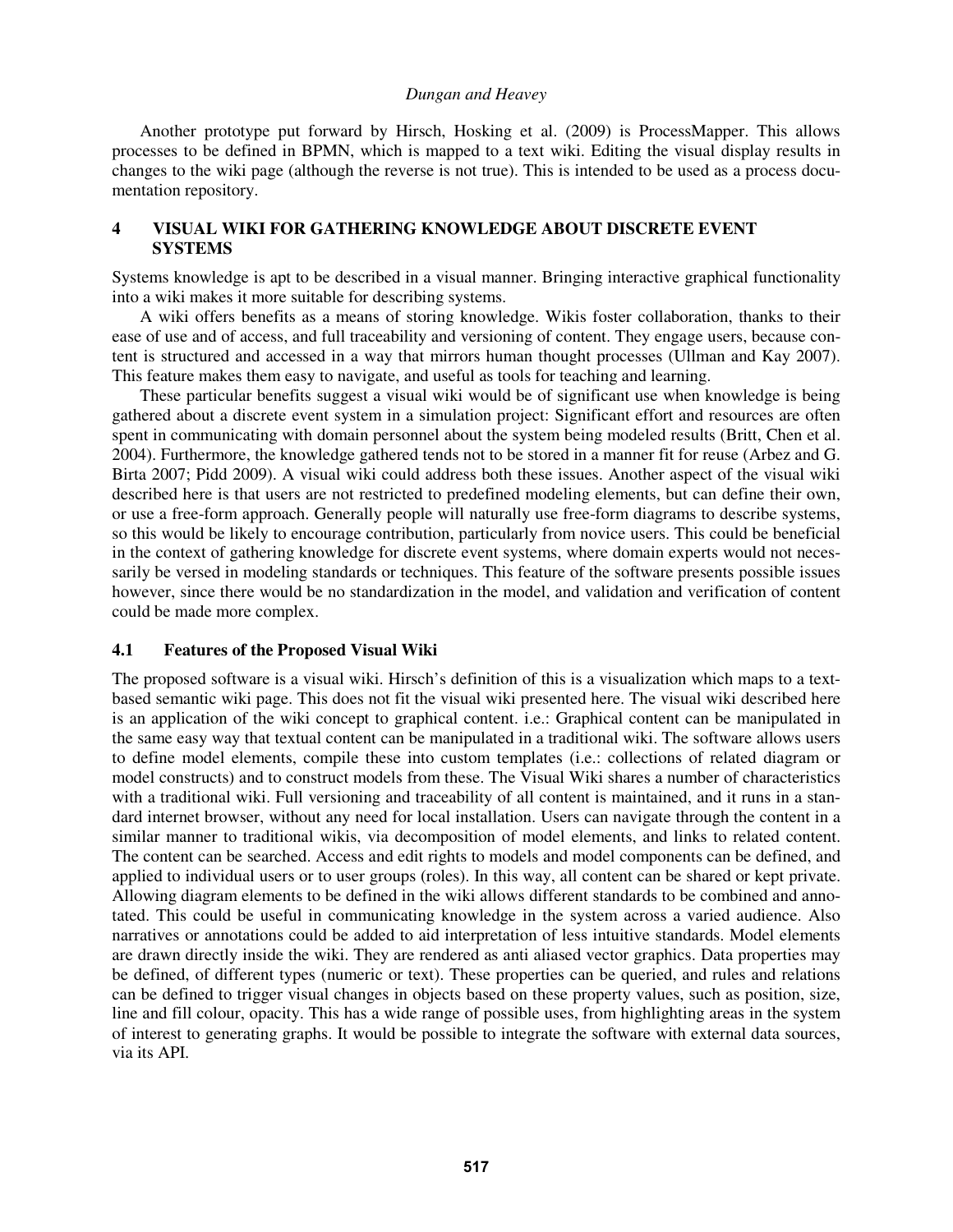# **4.2 Implementation**

An illustration of the architecture of the visual wiki is shown in Figure 2. Silverlight applications run in a sandbox on the client, which are downloaded and cached on the client. Models are navigated to via post parameters in the URLs so they can be bookmarked, and linked to directly. The Silverlight application can be embedded in any Web page.



Figure 2: Overview of the prototype architecture

# **4.3 Prototype**

To test and validate the concept of a Visual Wiki in the management of system knowledge, prototype software has been developed . The current version of the prototype allows the building of graphical object templates and has the features described in section 4.1 implemented, i.e., versioning and traceability and access/edit rights. An example template is shown in Figure 3.



Figure 3: Interface for defining graphical objects in the prototype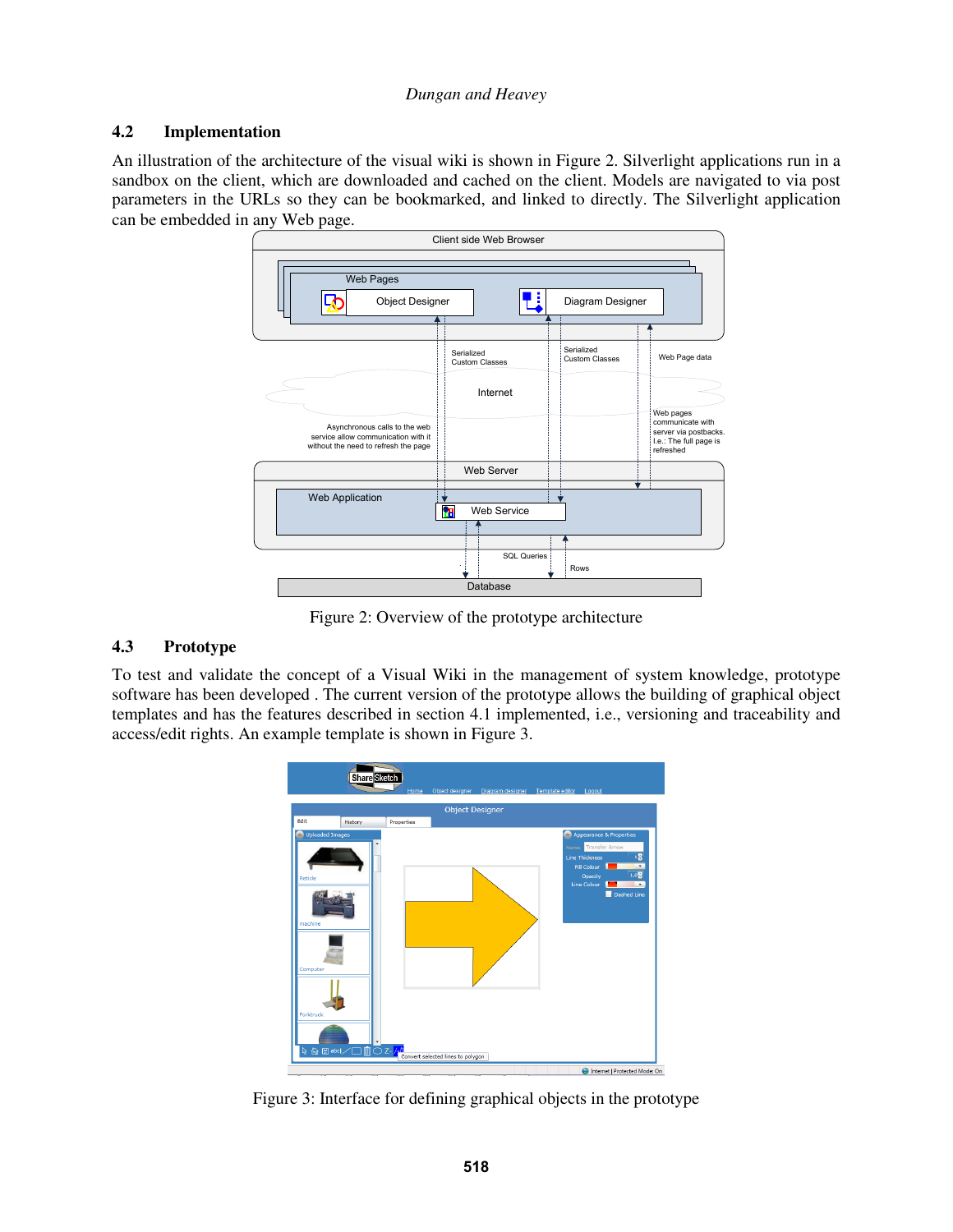An example of how this template can be used to describe a system is shown in Figure 4. The next phase of the work is to use the prototype software to explore further the concept of using a modeling environment that integrates several modeling paradigms embedded within a wiki framework. This will be accomplished using a case based approach. Finally, it is important to note that the current prototype software only depicts visually a modeling element, it does not capture logical aspects.



Figure 4: Interface for using a template to define a system

# **5 CONCLUSIONS**

This paper proposes the use of the wiki concept for capturing and managing process knowledge, in a similar manner that enterprise wikis are currently widely used to capture corporate knowledge. As current wiki technology only has very limited support for graphical modeling, prototype software has been developed to explore further the concept. The current version of the prototype software allows model templates to be developed and also has integrated within the software wiki concepts, such as, versioning and traceability and access/edit rights and the tool is fully web enabled. Future planned work is to use the prototype software to evaluate using case studies the Visual Wiki concept.

## **REFERENCES**

- Arbez, G. and L. G. Birta. 2007. ABCmod: A Conceptual Modelling Framework for Discrete Event Dynamic Systems. Summer Computer Simulation Conference, Society for Computer Simulation International: 987-995.
- Benjamin, P., Delen D., Mayer, R. and T. O'Brien. 2000. A model-based approach for component simulation development. In Proceedings of the 2000 Winter Simulation Conference, eds. J. A. Joines, R. R. Barton, K. Kang, and P. A. Fishwick. Piscataway, New Jersey: Institute of Electrical and Electronics Engineers, Inc.
- Blasche, S. and K. Stein. 2008. "Methods and Measures for the Analysis of Corporate Wikis: A Case Study." Paper presented at the annual meeting of the International Communication Association, Montreal, Quebec, Canada, May 21, 2008
- Boulos, M. N. K. 2009. "Semantic Wikis: A Comprehensible Introduction with Examples from the Health Sciences." Journal of Emerging Technologies in Web Intelligence 1(1): 94.
- Britt, H., C. C. Chen, V. Mahalec and A. McBrien. 2004. Modeling and simulation in 2004: An industrial perspective. Proc. of FOCAPD: 11-16.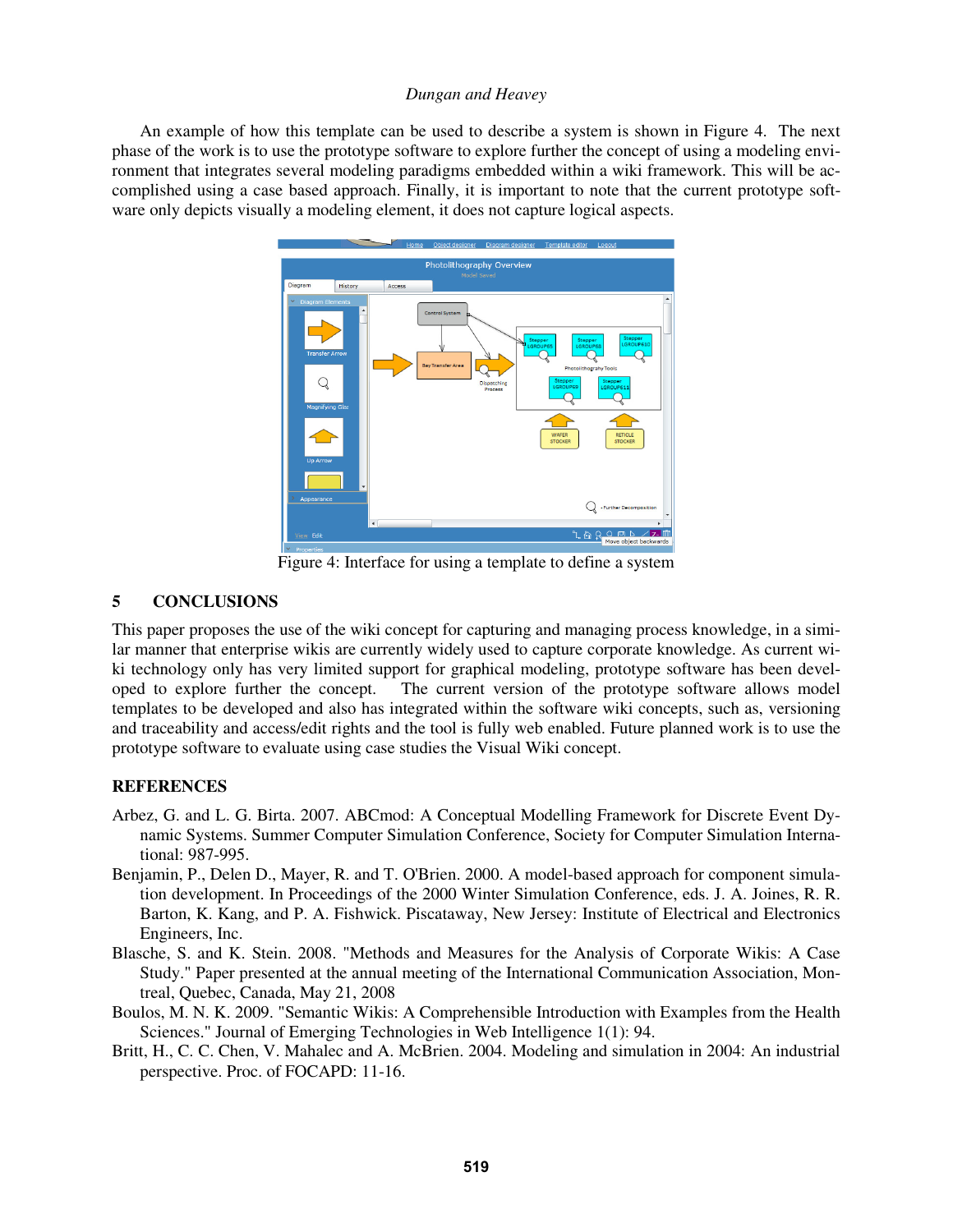- Bughin, J. 2008. "The rise of enterprise 2.0." Journal of Direct, Data and Digital Marketing Practice 9(3): 251-259.
- Danis, C. and D. Singer. 2008. "A Wiki Instance in the Enterprise: Opportunities, Concerns and Reality." Proceedings of CSCW'08.
- Fichter, D. 2005. "Intranets, wikis, blikis, and collaborative working." ONLINE-WESTON THEN WILTON- 29(5): 47.
- Grudin, J. 2006. "Enterprise Knowledge Management and Emerging Technologies." Proceedings of the 39th Hawaii International Conference on System Sciences.
- Hasan, H., J. Meloche, Pfaff, C.C. and D. Willis. 2007. Beyond ubiquity: Co-creating corporate knowledge with a wiki. Mobile Ubiquitous Computing, Systems, Services and Technologies, 2007. UBICOMM'07. International Conference on: 35-40.
- Hester, A. J. and J. E. Scott 2008. A Conceptual Model of Wiki Technology Diffusion. Proceedings of the 41st Hawaii International Conference on System Sciences.
- Hirsch, C., J. Hosking, Grundy, J., Chaffe, T., MacDonald, D. and Y. Halytskyy. 2009. The Visual Wiki: A New Metaphor for Knowledge Access and Management. Proceedings of the 42nd Hawaii International Conference on System Sciences.
- Hlupic, V., A. Verbraeck and G. J. de Vreede. 2002. SIMULATION AND KNOWLEDGE MANAGEMENT: SEPARATED BUT INSEPARABLE? 14th European Simulation Symposium, 14th European Simulation Symposium.
- Huner, K. M. and B. Otto 2009. "The Effect of Using a Semantic Wiki for Metadata Management: A Controlled Experiment." Proceedings of the 42nd International Conference on System Sciences.
- Kotiadis, K. and S. Robinson 2008. Conceptual modelling: knowledge acquisition and model abstraction. In Proceedings of the 2008 Winter Simulation Conference, eds. S. J. Mason, R. R. Hill, L. Mönch, O. Rose, T. Jefferson, J. W. Fowler. Piscataway, New Jersey: Institute of Electrical and Electronics Engineers, Inc.
- Leuf, B. and W. Cunningham 2001. The Wiki way: quick collaboration on the Web, Addison-Wesley Longman Publishing Co., Inc. Boston, MA, USA.
- Louridas, P. 2006. "Using Wikis in Software Development." IEEE Software, March/April.
- Majchrzak, A., C. Wagner and D. Yates. 2006. Corporate Wiki Users: Results of a Survey. In Proc. ACM Wikisym, 2006. Pages: 99-104.
- Pidd, M. 2009. Why Modelling Still Matters in Discrete Simulation. 2009 INFORMS Simulation Society Research Workshop.

Ryan, J. and C. Heavey 2006. "Process Modelling for Simulation." Computers in Industry 57(5): 437-450.

- Shannon, R. E. 1981. "Tests for the verification and validation of computer simulation models.". In *Proceedings of the 1981 Winter Simulation Conference.* 573-577.
- Ullman, A. J. and J. Kay 2007. WikiNavMap: a visualisation to supplement team-based wikis, ACM.
- Viegas, F. B. 2007. The Visual Side of Wikipedia. Proceedings of the 40th Hawaii International Conference on System Sciences.

# **AUTHOR BIOGRAPHIES**

**PETER DUNGAN** is currently pursuing the Ph.D. degree in the Enterprise Research Centre at the University of Limerick, Ireland. His bachelor's degree is in Applied Computing from Waterford Institute of Technology. He has industry experience as a software developer and as an analyst. His main research interest is in the development of collaborative knowledge management software. He can be reached via email at <peter.dungan@ul.ie>.

**DR. CATHAL HEAVEY** is the head of the Department of Manufacturing and Operations Engineering at the University of Limerick. He is an Industrial Engineering graduate of the National University of Ireland (University College Galway) and holds a M.Eng.Sc. and Ph.D. from the same